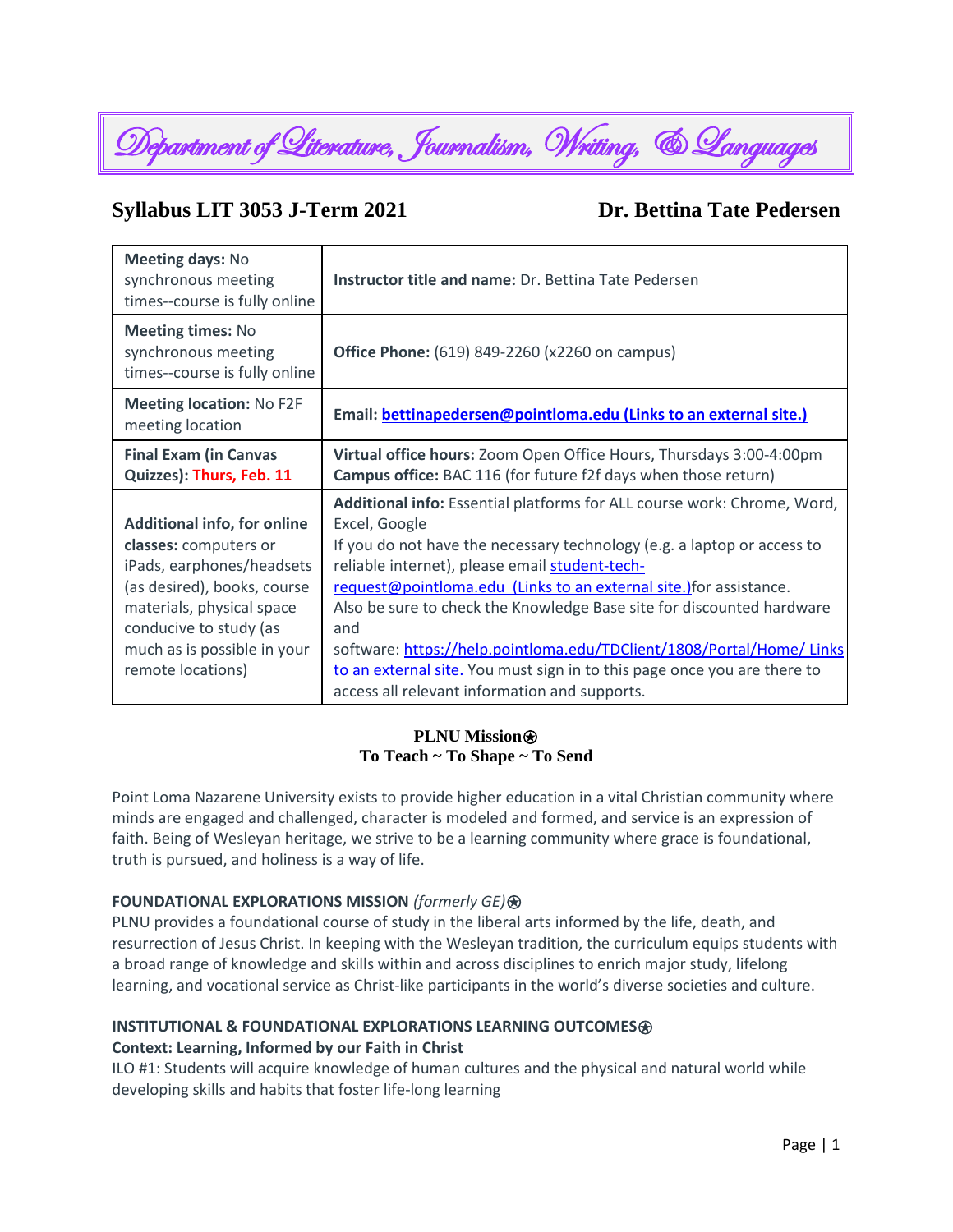FELO 1a Written Communication: Students will be able to effectively express ideas and information to others through written communication.

FELO 1b Oral Communication: Students will be able to effectively express ideas and information to others through oral communication.

FELO 1c Information Literacy: Students will be able to access and cite information as well as evaluate the logic, validity, and relevance of information from a variety of sources.

**FELO 1d Critical Thinking: Students will be able to examine, critique, and synthesize information in order to arrive at reasoned conclusions.**

FELO 1e Quantitative Reasoning: Students will be able to solve problems that are quantitative in nature. **Context: Growing, In a Christ-Centered Faith Community**

ILO #2: Students will develop a deeper and more informed understanding of self and others as they negotiate complex environments

FELO 2a Students will develop an understanding of self that fosters personal well-being.

**FELO 2b Students will understand and appreciate diverse forms of artistic expression.**

**FELO 2c Students will demonstrate an understanding of the complex issues faced by diverse groups in global and/or cross-cultural contexts.**

**Context: Serving, In a Context of Christian Faith**

ILO#3: Students will serve locally and/or globally in vocational and social settings

FELO 3 Students will demonstrate an understanding of Christian Scripture, Tradition, and Ethics,

including engagement in acts of devotion and works of mercy.

*\*FELOs in bold are addressed in this course (LIT 3053)*

# **COURSE DESCRIPTION (Foundational Explorations Course)**⍟

**LIT 3053** *Women Writers* is an advanced study of selected works written by women; themes and genres studied may vary. The course focuses on questions related to gender, class, and race.

*Prerequisite(s):* Fulfillment of the College Composition requirement, LIT 2000, *and* Junior or Senior standing.

This course is part of PLNU's *Foundational Explorations Program* - *IV. Exploring Arts and Culture* "a survey of human endeavors from a historical, cultural, linguistic, and philosophical perspective, including developing critical appreciation of human expression—both artistic and literary" (Catalog: [Foundational](https://catalog.pointloma.edu/content.php?catoid=46&navoid=2639)  [ExplorationsLinks](https://catalog.pointloma.edu/content.php?catoid=46&navoid=2639) to an external site.).

# **COURSE LEARNING OUTCOMES** *(Aligned to FELOs addressed in the course)*⍟

CLO 1 Students will closely read and critically analyze texts. *(FELO 1d, 2b, 2c)*

CLO 2 Students will recall, identify, and use fundamental concepts of literary study to read texts: terms, modes/genres, element, periods (dates, writers, characteristics, developments). *(FELO 1d, 2b)* CLO 3 Students will connect the literary works with their own lives and with the social, cultural, and historical contexts of the works and their authors. *(FELO 1d, 2b, 2c)*

*\*FELOs 1d, 2b, 2c will be assessed in the Signature Assignment in this course ~ the Final Exam Essay.*

# **REQUIRED TEXTS (best to use these editions)**

- Adiche, Chimimande Ngozi .*We Should All Be Feminists.* 2012, 2014.
- Bronte, Charlotte. *Jane Eyre.* 1847. Broadview Edition. 1999.
- Runyan, Tania. *Second Sky: Poems.* 2013.
- Saadawi, Nawal el. *Woman at Point Zero.* 1983. Zed Books. 2015.
- Walker, Alice.*The Color Purple*. 1982.
- Woolf, Virginia. *A Room of One's Own.* 1929.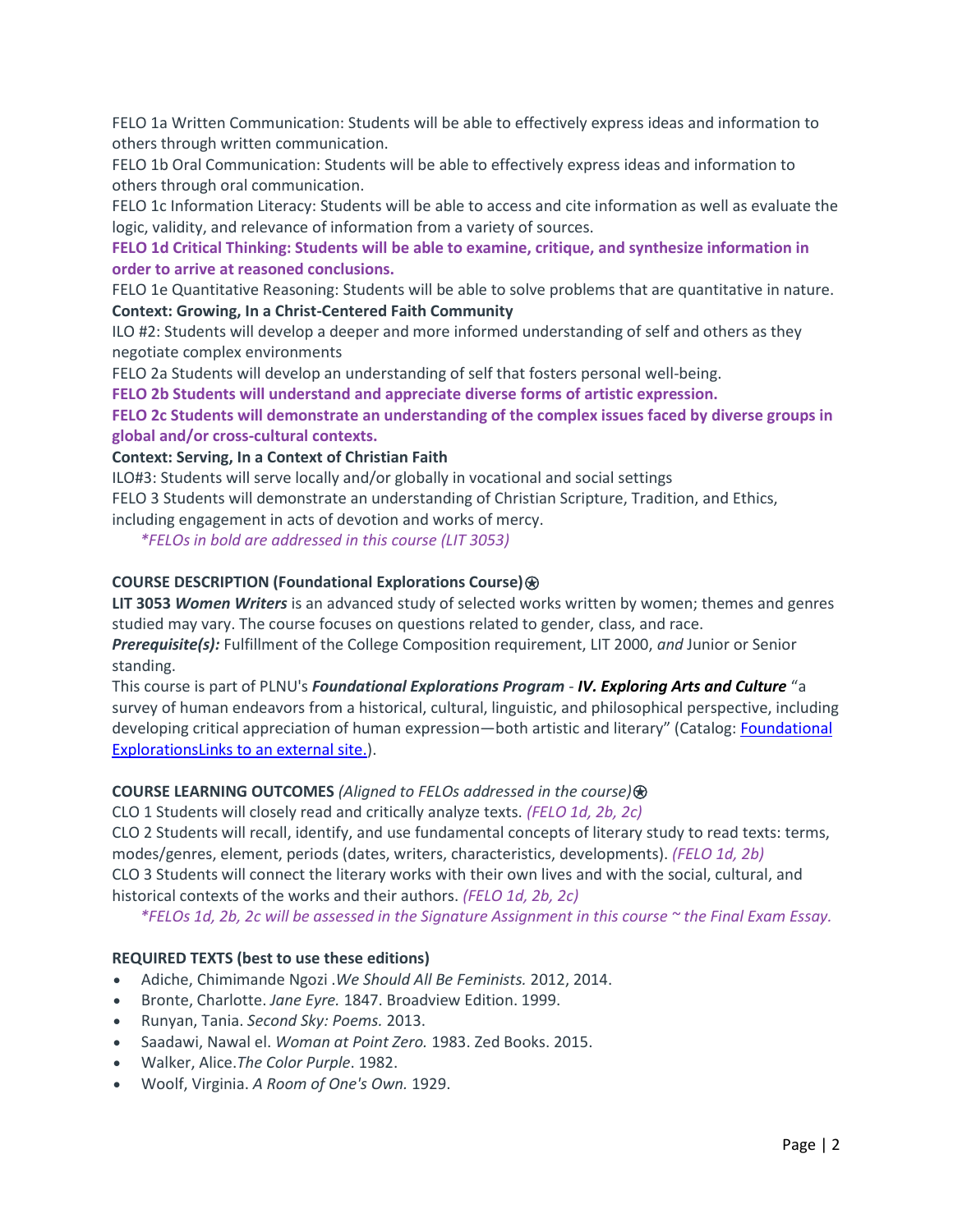# **COURSE CREDIT HOUR INFORMATION**<sup> $\theta$ **</sup>**

In the interest of providing sufficient time to accomplish the stated Course Learning Outcomes, this class meets the PLNU credit hour policy for a 3 unit class delivered over 16 weeks. It is anticipated that students will spend a minimum of 37.5 participation hours per credit hour on their coursework. For this course, students will spend an estimated 112.5 minimum total hours meeting the course learning outcomes. Weekly time estimations are also provided in the Canvas modules.

| <b>Course Assignments &amp; Exams</b>             | <b>Hours</b>   | %Weight |  |
|---------------------------------------------------|----------------|---------|--|
| <b>Reading Assignments</b>                        | 60             | 50%     |  |
| Attendance: Discussions & Quizzes (a/synchronous) | 30             |         |  |
| <b>Written Assignments</b>                        | 16.75          |         |  |
| Midterm Exam                                      | 1.25           | 20%     |  |
| <b>Final Exam</b>                                 | 2.5            | 30%     |  |
| <b>Final Exam Essay</b>                           | $\mathfrak{D}$ |         |  |
| <b>Total Course Hours</b>                         | 112.5          | 100%    |  |

# **Distribution of Student Learning Hours**

#### **ASSESSMENT AND GRADING<sup>**</sup>

Student grades will be posted in the Canvas grade book no later than midnight on Tuesday of each week beginning in Week Two of this course. It is important to read the comments posted in the grade book as these comments are intended to help students improve their work. Final grades will be posted within one week of the end of the class. Grades will be based on the following:

| A 93-100%     |
|---------------|
| A-90-92%      |
| B+ 87-89%     |
| B 83-86%      |
| B-80-82%      |
| C+ 77-79%     |
| C 73-76%      |
| C- 70-72%     |
| D+ 67-69%     |
| D 63-66%      |
| D- 60-62%     |
| F 59% & Below |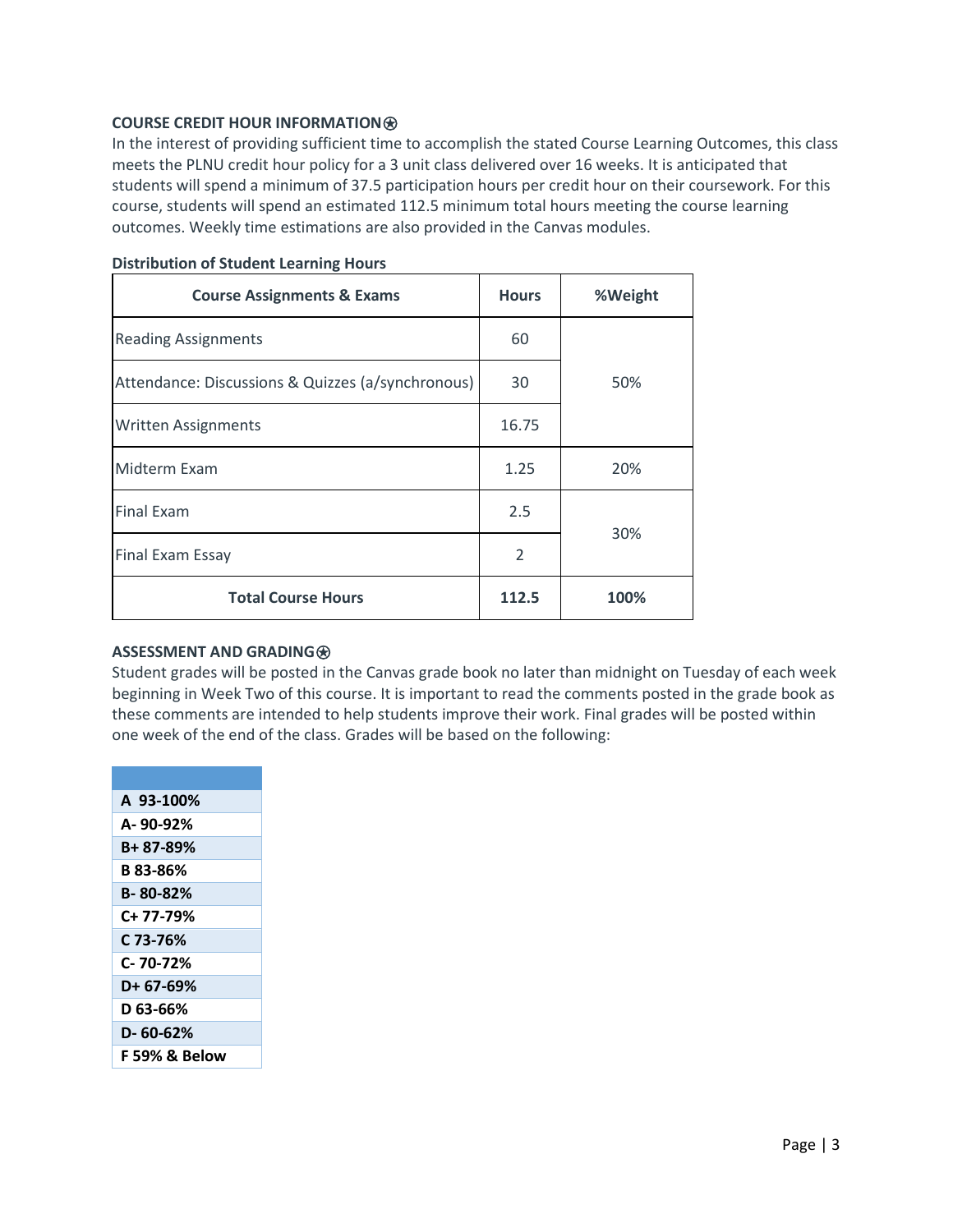# **STATE AUTHORIZATION**⍟

State authorization is a formal determination by a state that Point Loma Nazarene University is approved to conduct activities regulated by that state. In certain states outside California, Point Loma Nazarene University is not authorized to enroll online (distance education) students. If a student moves to another state after admission to the program and/or enrollment in an online course, continuation within the program and/or course will depend on whether Point Loma Nazarene University is authorized to offer distance education courses in that state. It is the student's responsibility to notify the institution of any change in his or her physical location. Refer to the map on [State Authorization](https://www.pointloma.edu/offices/office-institutional-effectiveness-research/disclosures) to view which states allow online (distance education) outside of California.

# **INCOMPLETES AND LATE ASSIGNMENTS**<sup>*∂***</sup>**

All assignments are to be submitted by the due dates posted. Late assignments are not accepted. No assignments will be accepted after midnight on the last day of class.

While there are due dates for weekly assignments, you are welcome to post your work earlier in the week. In our asynchronous discussions, missing work means that others will not have the opportunity to respond to your comments nor you to theirs. Even though this is a remote class, it is still reading- and discussion-based, so your on-time participation in the online discussions is crucial to your learning, your grade, *and* our class reading community. If you know you will be away on the day your assignment is due, you must post your work before you leave.

Assignments must be posted/submitted by 11:59pm Pacific Standard Time on the day they are due (unless otherwise indicated in Canvas, so check Canvas deadlines carefully).

# **PLNU COPYRIGHT POLICY**⍟

Point Loma Nazarene University, as a non-profit educational institution, is entitled by law to use materials protected by the US Copyright Act for classroom education. Any use of those materials outside the class may violate the law.

#### **PLNU ACADEMIC HONESTY POLICY<sup>**</sup>

Students should demonstrate academic honesty by doing original work and by giving appropriate credit to the ideas of others. Academic dishonesty is the act of presenting information, ideas, and/or concepts as one's own when in reality they are the results of another person's creativity and effort. A faculty member who believes a situation involving academic dishonesty has been detected may assign a failing grade for that assignment or examination, or, depending on the seriousness of the offense, for the course. Faculty should follow and students may appeal using the procedure in the university Catalog. Se[e Academic PoliciesLinks](http://catalog.pointloma.edu/content.php?catoid=18&navoid=1278) to an external site. for definitions of kinds of academic dishonesty and for further policy information.

#### **PLNU ACADEMIC ACCOMMODATIONS POLICY<sup>**</sup>

While all students are expected to meet the minimum standards for completion of this course as established by the instructor, students with disabilities may require academic adjustments, modifications or auxiliary aids/services. At Point Loma Nazarene University (PLNU), these students are requested to register with the Disability Resource Center (DRC), located in the Bond Academic Center. [\(DRC@pointloma.edu](https://mail.google.com/mail/?view=cm&fs=1&tf=1&to=DRC@pointloma.edu) (Links to an external site.) or 619-849-2486). The DRC's policies and procedures for assisting such students in the development of an appropriate academic adjustment plan (AP) allows PLNU to comply with Section 504 of the Rehabilitation Act and the Americans with Disabilities Act. Section 504 (a) prohibits discrimination against students with special needs and guarantees all qualified students equal access to and benefits of PLNU programs and activities. After the student files the required documentation, the DRC, in conjunction with the student, will develop an AP to meet that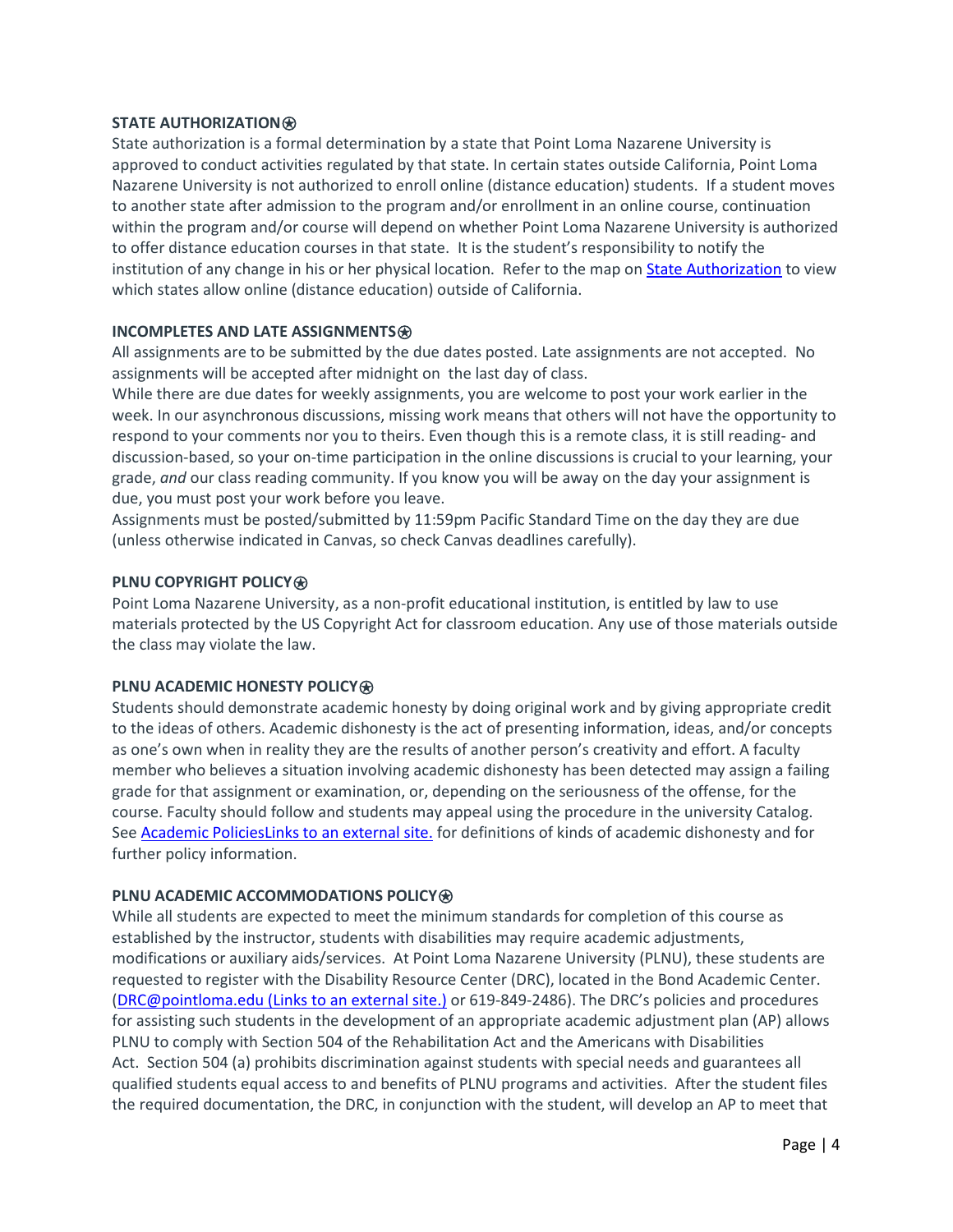student's specific learning needs. The DRC will thereafter email the student's AP to all faculty who teach courses in which the student is enrolled each semester. The AP must be implemented in all such courses.

If students do not wish to avail themselves of some or all of the elements of their AP in a particular course, it is the responsibility of those students to notify their professor in that course. PLNU highly recommends that DRC students speak with their professors during the first two weeks of each semester about the applicability of their AP in that particular course and/or if they do not desire to take advantage of some or all of the elements of their AP in that course.

# **PLNU ATTENDANCE AND PARTICIPATION POLICY<sup>®</sup>**

Regular and punctual attendance at all **synchronous** class sessions is considered essential to optimum academic achievement. If the student is absent for more than 10 percent of class sessions (virtual or face-to-face), the faculty member will issue a written warning of de-enrollment. If the absences exceed 20 percent, the student may be de-enrolled without notice until the university drop date or, after that date, receive the appropriate grade for their work and participation. In some courses, a portion of the credit hour content will be delivered **asynchronously** and attendance will be determined by submitting the assignments by the posted due dates. See Academic PoliciesLinks to an external site in the Undergraduate Academic Catalog. If absences exceed these limits but are due to university-excused health issues, an exception will be granted.

# **Asynchronous Attendance/Participation Definition**

A day of attendance in asynchronous content is determined as contributing a substantive note, assignment, discussion, or submission by the posted due date. Failure to meet these standards will result in an absence for that day. Instructors will determine how many asynchronous attendance days are required each week.

# **CLASS PARTICIPATION**

# **Interactions and Engagement with Course Readings**

Your success in understanding and making meaning of the course texts will be directly related to your

- o close reading of the texts (*not* summaries of the works),
- o reflecting thoughtfully on and annotating the texts,
- o engaging deeply in online discussions (posting and replying),
- o completing assignments,
- $\circ$  seeking answers to your questions about and modifying your interpretations of the texts,
- $\circ$  connecting the literature to our modern world and to your own life;
- $\circ$  spiritually meditating on the power of reading, of women's voices, and of empathizing with the experiences of others.

#### **Preparation, Assignments, and Technology**

- 1. Course books must be in your possession before the modules dedicated to those books begin. No exemptions from quizzes or other required/graded work will be granted because you do not yet have course texts. Using designated editions is crucial since all page references in course handout, slide, assignments are taken from the specified editions. If audiobooks are used, you will need to listen with dedicated focus and with the discussion question sheets in front of you as you listen.
- 2. Completion of all discussions & assignments is required; passing the course will be difficult without doing so. Missed work may be made up only in extenuating circumstances as determined by typical university standards. You must communicate with me directly about such circumstances.
- 3. Late assignments *will not be accepted* (unless extenuating circumstances apply).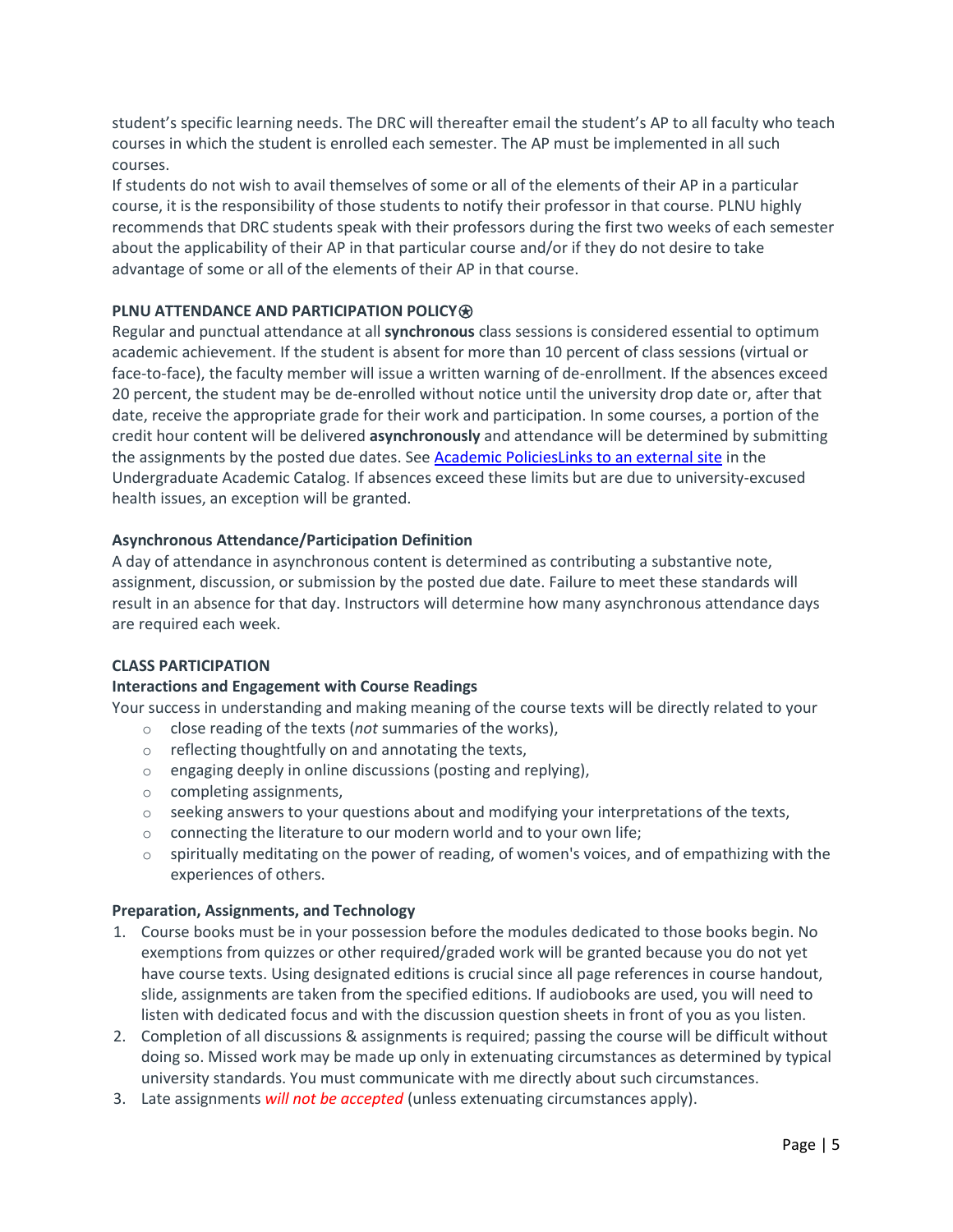- 4. It is your responsibility to see to it that your work is posted/submitted correctly in Canvas. Due dates and times are posted with every assignment, so check these precisely. It is also your responsibility to *let me know immediately* if you are experiencing technical difficulties with course materials in Canvas so that I can address the technical issues on my side.
- 5. Always keep duplicate copies of your work so you can provide one if necessary.
- 6. All coursework must be submitted in acceptable, viewable/audible, Canvas-compatible, digital form (doc, docx, pdf, xlsx). Google Chrome is the best browser to use with Canvas.

# **Quizzes**

You will complete periodic quizzes on some of the assigned readings. Quizzes may not be made up. I generally throw out the lowest quiz score when calculating final course averages.

# **Canvas and Gmail**

You are responsible for checking your Canvas and PLNU Gmail regularly for electronic communications from me about our course and/or about your individual work in the course. You are fully accountable for all course material, announcements, communications that are distributed via these sites, and I will send messages only to these sites. Please let me know immediately if you encounter any technical problems with these sites.

# **ACADEMIC WRITING & MLA STYLE**

For all written work, please use MLA Style and follow all standards of academic writing taught to you in your college composition class. The MLA Style includes the standard use of inclusive language. (See also "LJML Department Syllabus Statements: Inclusive Language" posted on Canvas in the Syllabus & Course Policies folder.) Marks will be deducted for errors in MLA Style use.

#### **INCLUSIVE LANGUAGE**

Because the Literature, Journalism, and Modern Language department recognizes the power of language, all public language used in this course, including written and spoken discourse, should be inclusive. This standard is outlined by all major academic style guides, including MLA, APA, and Chicago, and is the norm in university-level work.

#### **PUBLIC DISCOURSE**

Much of the work we will do in this discussion-based F2F/hybrid/online class is interactive, the nature of Canvas discussion board posts and replies and recorded ZOOM meetings are *public, not private, discourse*. By continuing in this class, you acknowledge that your work will be viewed and/or heard by others in the class and is thus, public.

#### **DIVERSITY STATEMENT**

Point Loma Nazarene University is committed to diversity in the classroom, in its publications and in its various organizations and components. Faculty and staff recognize that the diverse backgrounds and perspectives of their colleagues and students are best served through respect toward gender, disability, age, socioeconomic status, ethnicity, race, culture and other personal characteristics. In addition, the department of Literature, Journalism, and Modern Languages is committed to taking a leadership position that calls for promoting a commitment to diversity in and out of the classroom and in the practices of writing, journalism and the study of literature.